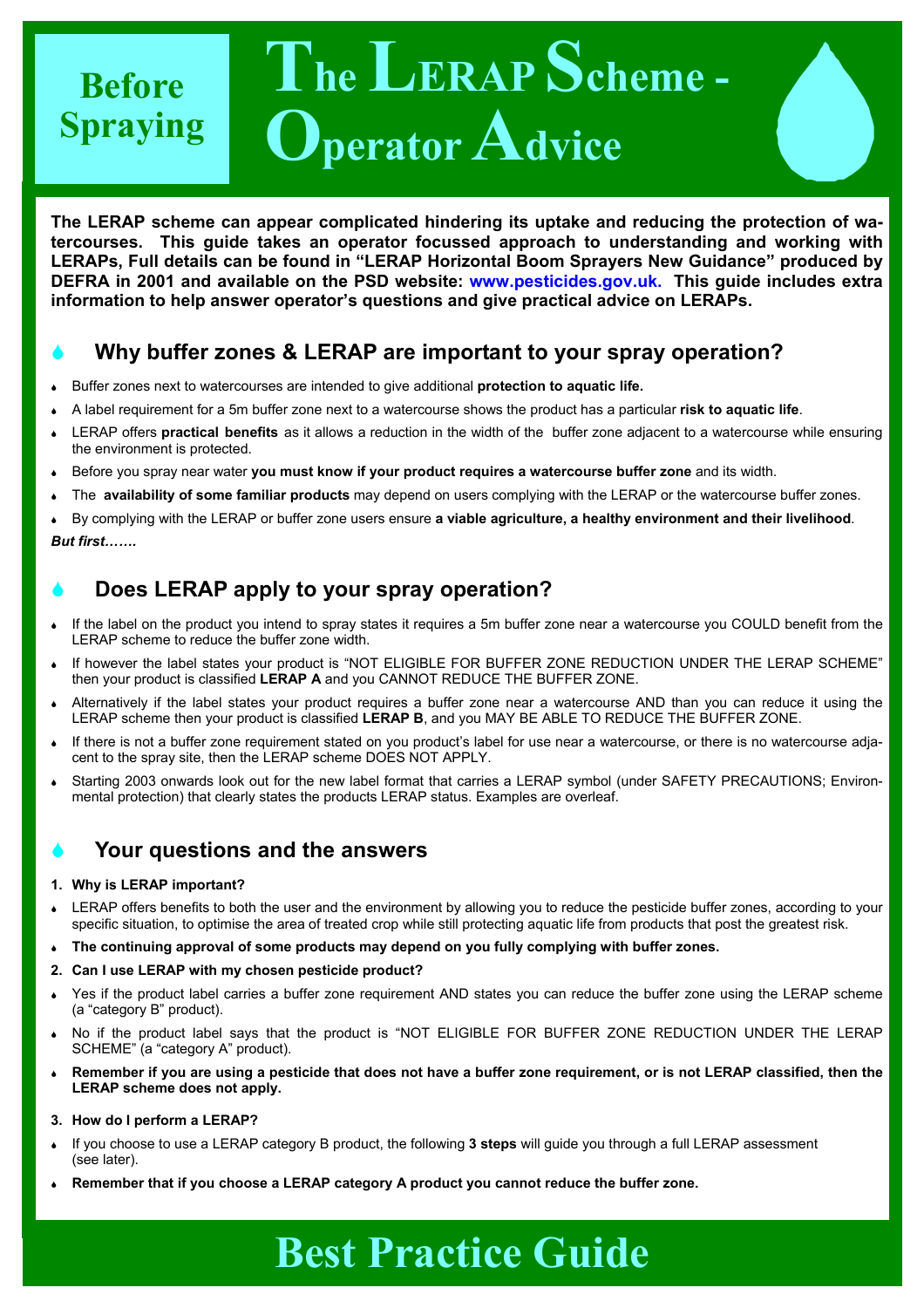### **The LERAP Scheme - Operator Advice** 2

### 6 **Operator Top Tips**

- 1. **Equipment** with a 3 star LERAP Low-Drift rating only requires a 1m buffer zone at any recommended label dose, not exceeding the max. irrespective of width of the watercourse.
- 2. **Dry watercorses** only require a 1m buffer zone at any recommended label dose, not exceeding the max.
- 3. **Follow label advice** for a 5m watercourse buffer zone if you do not wish to use LERAP to reduce the buffer zone.
- **Discuss** with the landowner/farmer/advisor, where appropriate, the watercourse buffer zone requirements for your spray operation.
- **Dosing** at no more that 1/4 of the maximum recommended label dose only requires a 1m buffer zone irrespective of the width of the watercourse.
- **Measure** the buffer zone width from the top of the bank of the watercourse.
- **Tank mixing** products does not mean you add the buffer zones of the separate products. Use the widest buffer zone requirement from the individual products.
- **Ditches** are watercourses where buffer zones, and thus LERAPs, can apply.
- **Spray swath** may be greater than the boom length therefore the edge of the swath should be used for the measurement of the buffer zone width. A border nozzle at the last nozzle position gives a more precise swath edge.
- **Tramlines** dictating the travel lane of the sprayer may mean a switch to low drift nozzles will extend beyond the first bout width to meet the minimum 12m required from the top of the bank.
- **Switching off boom sections** when following tramlines is a good solution provided the buffer zone requirement is satisfied.
- **Repeat applications** of the same product on the same area, where dose reduction was used to reduce the buffer zone, cannot be made with 48 hours.
- **No need to repeat the LERAP** if at some later date you repeat the spray application on the same site, applying the same product, with the same equipment unless the watercourse has changed.

### **The Three Steps of a LERAP**

### 6 **Step 1. Details you need about your spray operation.**

- **i) What's the size of the watercourse?**
- Measure it at its narrowest point next to the spray site (see Figure 1).

#### **Is it?**

| 1. Less than 3 meters   | 2. Between 3 and 6 meters |
|-------------------------|---------------------------|
| 13. Wider than 6 meters | 4. A dry ditch            |

- You need not re-measure the watercourse every time you spray if its width has not changed or if the ditch is still dry.
- <sup>6</sup>Record this measurement as part of the LERAP record (see **Step 3)**.

#### **ii) What dose rate of pesticide do you plan to use?**

Calculate what percentage of the max, dose, shown on the label, is the dose that you intend to use.

### **Dose you intend to use X 100 = %**

 **Max. dose** 

<sup>6</sup>**Is it?**

| 1. Up to 25% $(=1/4$ rate)           | 2. 25.1 - 50% (= $\frac{1}{2}$ rate) |  |  |  |
|--------------------------------------|--------------------------------------|--|--|--|
| 3. 50.1 - 75% (= $\frac{3}{4}$ rate) | $4.75.1 - 100%$ (= full rate)        |  |  |  |

<sup>6</sup>**Remember if you intend to use 1/4 rate of any category B product, simply apply a 1m buffer zone, from the top of the bank, in all situations. Your LERAP assessment is now complete go to STEP 3.**

New LERAP stars make it easier to identify those products with a LERAP requirement



# **Best Practice Guide**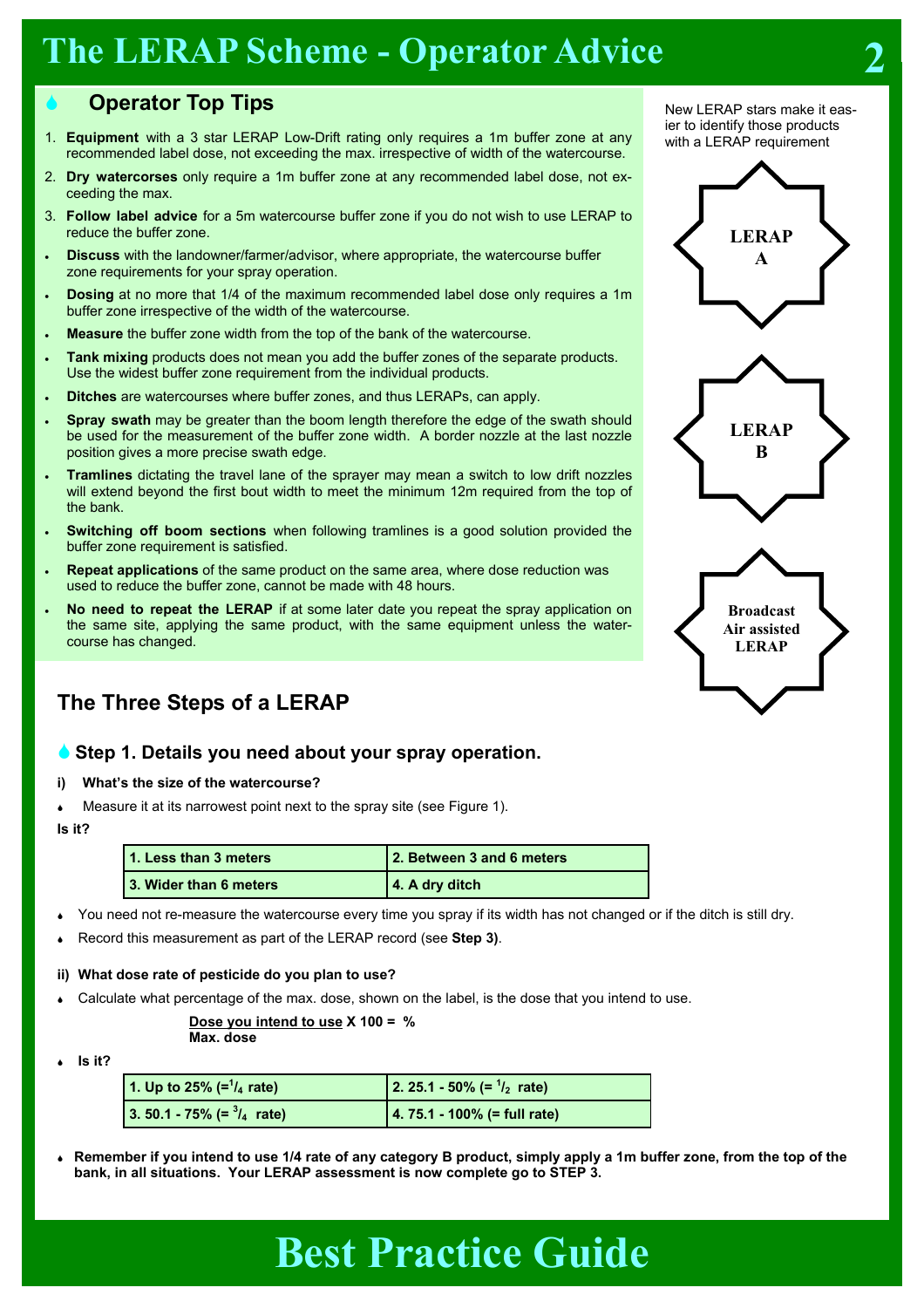### iii) What is the LERAP low-drift status of your sprayer or nozzles?

- For general advice on nozzle selection see the joint CPA "Nozzle Selection and Maintenance; A Practical Guide".
- <sup>6</sup>For the most up to date list of recognised LERAP low-drift sprayers and nozzles look on the Pesticides Safety Directorate's (PSD) website. Http://www.pesticides.gov.uk/farmers/leraps/lerap-arable.htm
- Manufacturers can apply to have their equipment granted an official star rating for LERAP low-drift status.
- You must use the equipment in compliance with its operating instructions that qualify it for the low-drift status. Take particular care of speed and pressure requirements.
- <sup>6</sup>**Equipment not formally recognised by PSD for the purposes of the LERAP should be considered "standard reference" equipment irrespective of manufacturers claims.**
- <sup>6</sup>**Is it?**

| 1. Standard Reference | 2. Low-Drift 1 -star |
|-----------------------|----------------------|
| 3. Low-Drift 2-star   | 4. Low-Drift 3-star  |

- <sup>6</sup>**Remember using 3-star equipment allows you to simply apply a 1m buffer zone from the top of the bank for all category B products alongside all watercourses. Your LERAP assessment is now complete go to STEP 3.**
- <sup>6</sup>Record you sprayer or nozzles LERAP low-drift star rating as part of your LERAP record (see **STEP 3**).

### **Step 2. What will be the width of your buffer zone?**

Figure 1. Buffer zone and watercourse widths



**Buffer zone may be reduced to 1 metre by doing a LERAP** 

Note: where the reach of the calibrated spray swath is greater than boom length, the edge of the swath should be used for the measurement of the buffer zone width.

- <sup>6</sup>**Remember if a ditch is dry at the time of application, simply apply a 1m buffer zone from the top of the bank. Your LERAP assessment is now complete, go to STEP 3.**
- <sup>6</sup>Using the information you collected in **STEP 1** you can now work out what buffer zone reduction you can make using the buffer zone table below.
- **i) What was the star rating for your sprayer and nozzles?**
- Use this information to select **SECTION 1,2,3 or 4** of the buffer zone table.
- Then using only the section you selected...
- **ii) Find the column that has the dose rate you intend to use**
- Then still using the section you selected..
- **iii) Find the row that has the size of your watercourse**
- Finally where the selected row and column cross, this is the buffer zone measurement you can use.

## **Best Practice Guide**